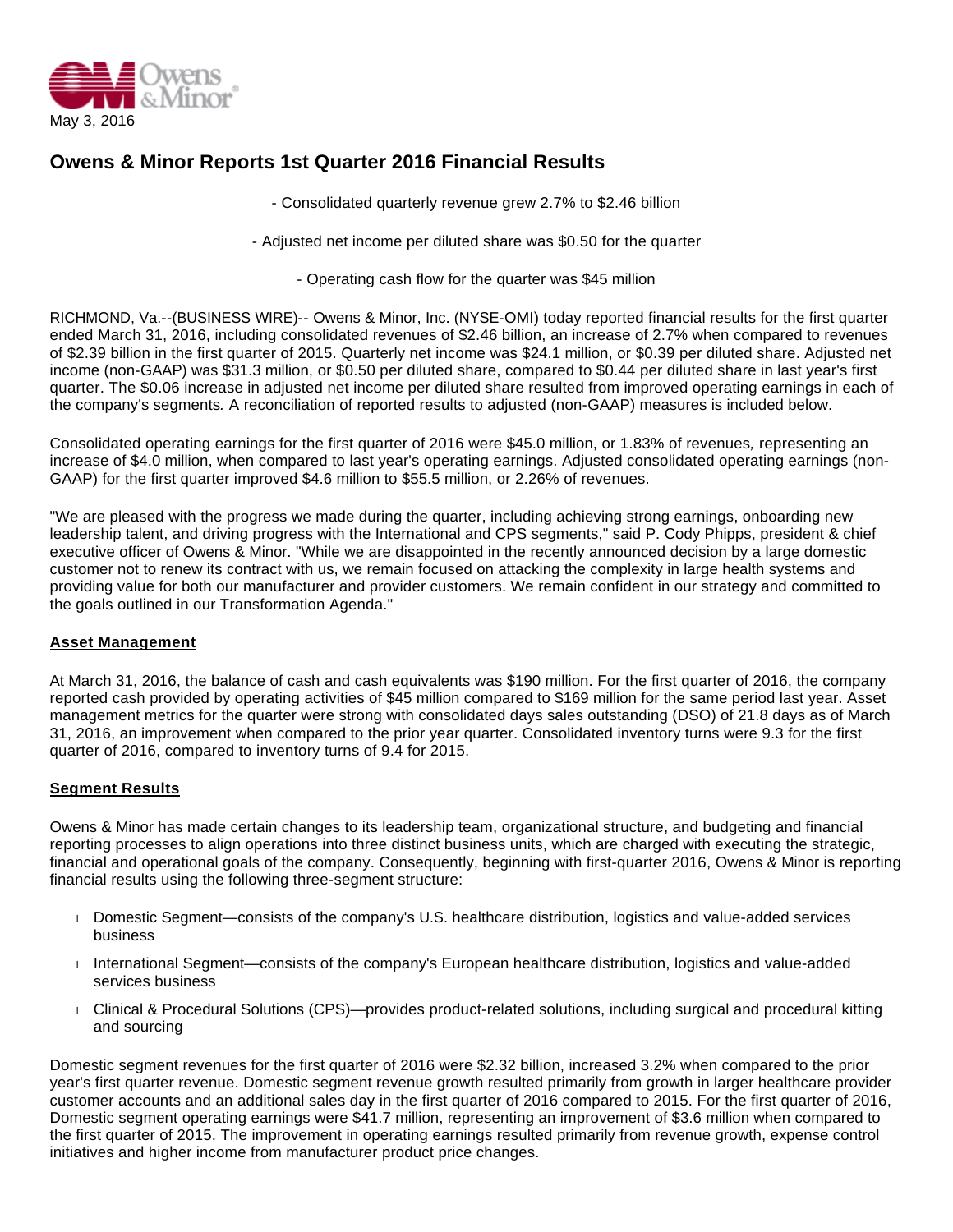For the International segment, revenues were \$83.6 million for the first quarter of 2016, a decrease of nearly \$12.0 million in comparison to last year. Excluding the previously discussed exit of a U.K.-based customer last year and the negative impact of foreign exchange, revenues declined by \$4.3 million for the quarter. For the first quarter of 2016, the International segment had positive operating earnings of \$1.1 million, representing an improvement of \$1.5 million over last year, as a result of improved performance in the U.K and profitable results across other regions.

For the Clinical & Procedural Solutions (CPS) business, revenues for the first quarter were \$141 million, representing an improvement of \$11.7 million compared to a year ago. CPS revenue growth benefitted from increased sales of custom procedure trays and improved alignment with our Domestic and International segments' sales effort. Operating earnings for the CPS segment were \$13.3 million, consistent with last year's results.

"For the first quarter, each of our business segments reported positive operating earnings results," said Richard A. Meier, executive vice president & chief financial officer, and president-International of Owens & Minor. "These results reflect progress on implementing elements of our Transformation Agenda, which is designed to position Owens & Minor for sustained profitable growth."

# **2016 Outlook**

The company reiterated its financial guidance for 2016 of adjusted earnings per diluted share in the range of \$2.00 to \$2.05.

The 2016 outlook is based on certain assumptions that are subject to the risk factors discussed in the company's filings with the Securities & Exchange Commission.

### **Upcoming Investor Events**

- The company will hold its Annual Shareholders Meeting on Friday, May 6, 2016, at its Home Office in Mechanicsville, Va., at 9:00 a.m. EDT. Event audio and presentations will be archived on [www.owens-minor.com](http://cts.businesswire.com/ct/CT?id=smartlink&url=http%3A%2F%2Fwww.owens-minor.com&esheet=51334437&newsitemid=20160503007148&lan=en-US&anchor=www.owens-minor.com&index=1&md5=5045ce202afa618601ddbaa17bc3c519) following the conclusion of the meeting.
- Owens & Minor is scheduled to participate in a number of investor conferences in the second quarter of 2016; webcasts of formal presentations will be posted on the company's corporate website:
	- » Bank of America Merrill Lynch 2016 Healthcare Conference; May 10 Las Vegas
	- » 2016 UBS Global Healthcare Conference; May 23 New York
	- » Goldman Sachs 2016 Global Healthcare Conference; June 8 Rancho Palos Verdes, CA

#### **Investors Conference Call & Supplemental Material**

Conference Call: Owens & Minor will conduct a conference call for investors on Wednesday, May 4, 2016, at 8:30 a.m. EDT. The access code for the conference call, international dial-in and replay is #86705206. Participants may access the call at 866-393-1604. The international dial-in number is 224-357-2191. Replay: A replay of the call will be available for one week by dialing 855-859-2056. Webcast: A listen-only webcast of the call, along with supplemental information, will be available on [www.owens-minor.com](http://cts.businesswire.com/ct/CT?id=smartlink&url=http%3A%2F%2Fwww.owens-minor.com&esheet=51334437&newsitemid=20160503007148&lan=en-US&anchor=www.owens-minor.com&index=2&md5=76440340002b1e1e4424edeca5a3bdda) under "Investor Relations."

Owens & Minor uses its website as a channel of distribution for material company information, including news releases, investor presentations and financial information. This information is routinely posted and accessible under Investor Relations at **[www.owens-minor.com](http://cts.businesswire.com/ct/CT?id=smartlink&url=http%3A%2F%2Fwww.owens-minor.com&esheet=51334437&newsitemid=20160503007148&lan=en-US&anchor=www.owens-minor.com&index=3&md5=cad9f4870ed63cac97b3481ec6226986)**.

#### **Safe Harbor Statement**

Except for historical information, the matters discussed in this press release may constitute forward-looking statements that involve risks and uncertainties that could cause actual results to differ materially from those projected. These risk factors are discussed in reports filed by the company with the Securities & Exchange Commission. All of this information is available at [www.owens-minor.com](http://cts.businesswire.com/ct/CT?id=smartlink&url=http%3A%2F%2Fwww.owens-minor.com&esheet=51334437&newsitemid=20160503007148&lan=en-US&anchor=www.owens-minor.com&index=4&md5=9d7430f86ab53c3e667212fabc0f07c8).

The company assumes no obligation, and expressly disclaims any such obligation, to update or alter information, whether as a result of new information, future events, or otherwise.

**Owens & Minor, Inc.** (NYSE: OMI) is a leading global healthcare services company dedicated to Connecting the World of

Medical Products to the Point of Care<sup>TM</sup> by providing vital supply chain services to healthcare providers and manufacturers of healthcare products. Owens & Minor provides logistics services across the spectrum of medical products from disposable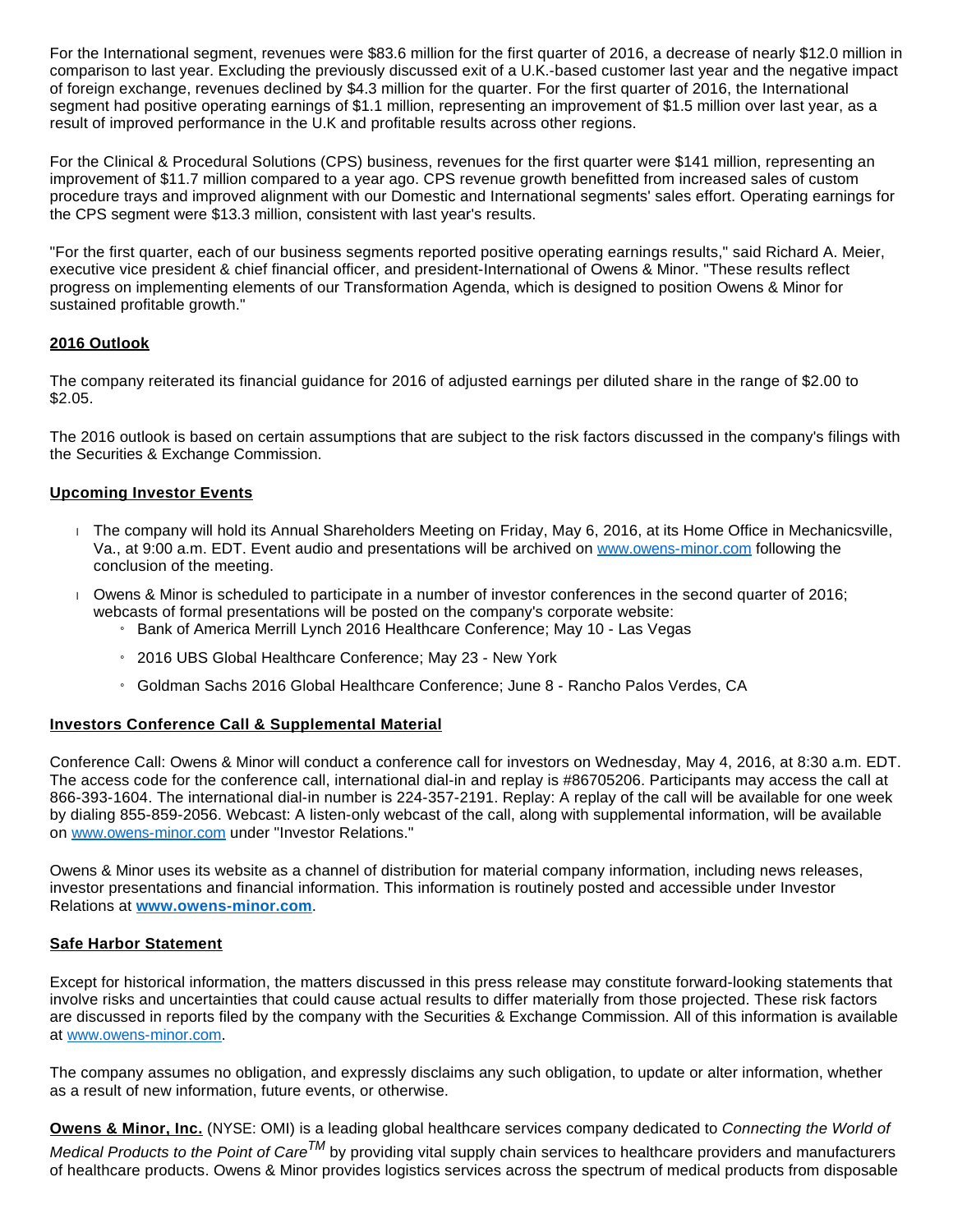medical supplies to devices and implants. With logistics platforms strategically located in the United States and Europe, Owens & Minor serves markets where three quarters of global healthcare spending occurs. Owens & Minor's customers span the healthcare market from independent hospitals to large integrated healthcare networks, as well as group purchasing organizations, healthcare products manufacturers, and the federal government. A FORTUNE 500 company, Owens & Minor is headquartered in Richmond, Virginia, and has annualized revenues exceeding \$9 billion. For more information about Owens & Minor, visit the company website at [owens-minor.com](http://cts.businesswire.com/ct/CT?id=smartlink&url=http%3A%2F%2Fwww.owens-minor.com&esheet=51334437&newsitemid=20160503007148&lan=en-US&anchor=owens-minor.com&index=5&md5=094c721cb89816a83fec7f96bd2607b1).

# **Owens & Minor, Inc.**

#### **Consolidated Statements of Income (unaudited)**

(in thousands, except per share data)

|                                                      | Three Months Ended March 31, |     |           |
|------------------------------------------------------|------------------------------|-----|-----------|
|                                                      | 2016                         |     | 2015      |
| Net revenue                                          | \$<br>2,455,793              | \$  | 2,391,196 |
| Cost of goods sold                                   | 2,159,157                    |     | 2,093,595 |
| Gross margin                                         | 296,636                      |     | 297,601   |
| Distribution, selling and administrative expenses    | 242,725                      |     | 249,694   |
| Acquisition-related and exit and realignment charges | 10,483                       |     | 9,916     |
| Other operating income, net                          | (1, 542)                     |     | (2,984)   |
| Operating earnings                                   | 44,970                       |     | 40,975    |
| Interest expense, net                                | 6,790                        |     | 6,880     |
| Income before income taxes                           | 38,180                       |     | 34,095    |
| Income tax provision                                 | 14,045                       |     | 15,155    |
| Net income                                           | \$<br>24,135                 | \$. | 18,940    |
| Net income per common share:                         |                              |     |           |
| <b>Basic</b>                                         | \$<br>0.39                   | \$  | 0.30      |
| <b>Diluted</b>                                       | \$<br>0.39                   | \$  | 0.30      |

#### **Owens & Minor, Inc.**

### **Condensed Consolidated Balance Sheets (unaudited)**

(in thousands)

|                                           |                 | March 31, 2016 December 31, 2015 |
|-------------------------------------------|-----------------|----------------------------------|
| <b>Assets</b>                             |                 |                                  |
| <b>Current assets</b>                     |                 |                                  |
| Cash and cash equivalents                 | \$<br>190,323   | \$<br>161,020                    |
| Accounts and notes receivable, net        | 615,750         | 587,935                          |
| Merchandise inventories                   | 925,714         | 940,775                          |
| Other current assets                      | 269,698         | 284,970                          |
| <b>Total current assets</b>               | 2,001,485       | 1,974,700                        |
| Property and equipment, net               | 208,033         | 208,930                          |
| Goodwill, net                             | 420,071         | 419,619                          |
| Intangible assets, net                    | 93,347          | 95,250                           |
| Other assets, net                         | 73,905          | 75,277                           |
| <b>Total assets</b>                       | \$<br>2,796,841 | \$<br>2,773,776                  |
| <b>Liabilities and equity</b>             |                 |                                  |
| <b>Current liabilities</b>                |                 |                                  |
| Accounts payable                          | \$<br>758,585   | \$<br>710,609                    |
| Accrued payroll and related liabilities   | 30,327          | 45,907                           |
| Other current liabilities                 | 278,026         | 307,073                          |
| <b>Total current liabilities</b>          | 1,066,938       | 1,063,589                        |
| Long-term debt, excluding current portion | 567,711         | 568,495                          |
| Deferred income taxes                     | 93,275          | 86,326                           |
| <b>Other liabilities</b>                  | 63,996          | 62,776                           |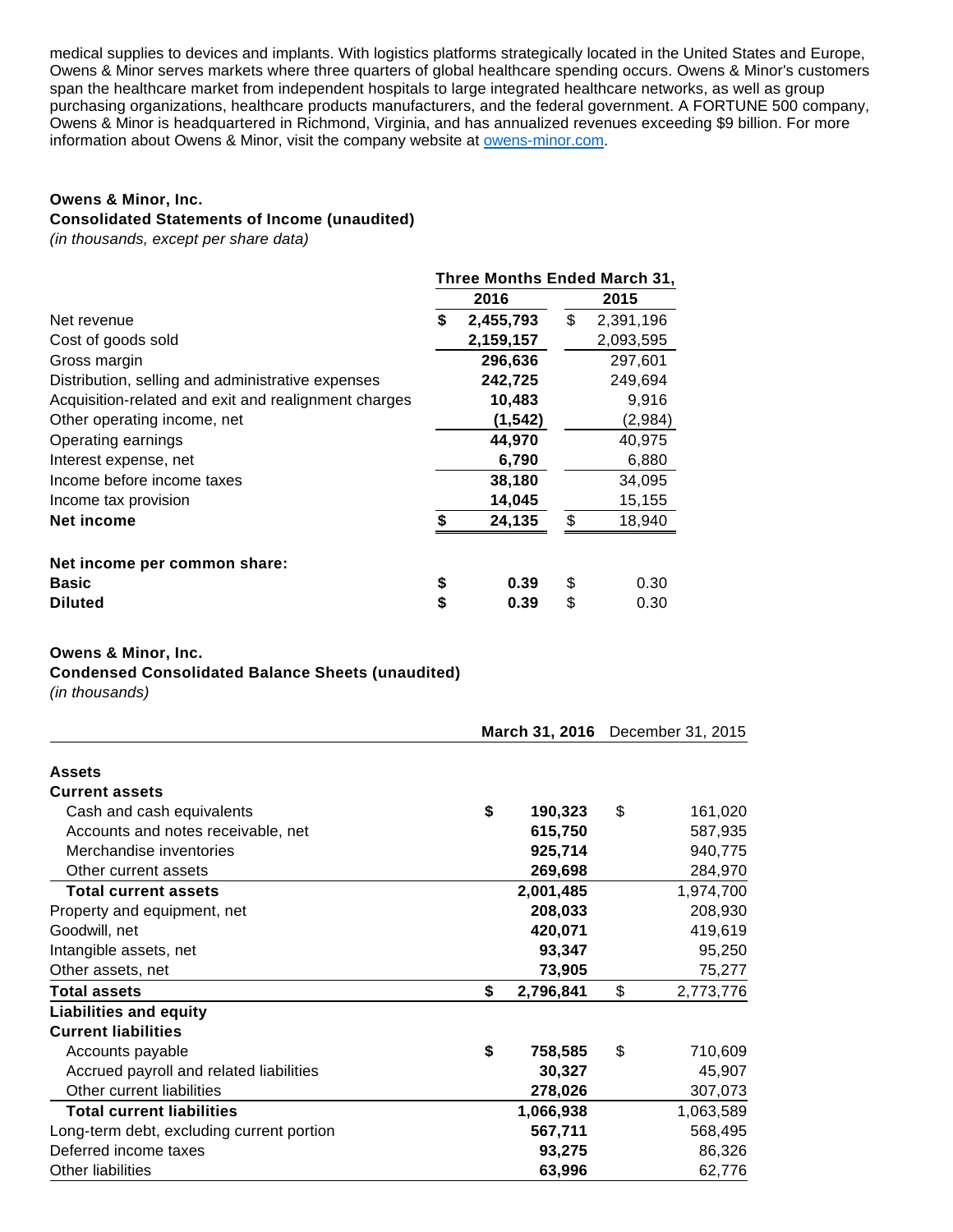| <b>Total liabilities</b>            | 1.791.920 | 1,781,186 |
|-------------------------------------|-----------|-----------|
| <b>Total equity</b>                 | 1.004.921 | 992,590   |
| <b>Total liabilities and equity</b> | 2.796.841 | 2.773.776 |

# **Owens & Minor, Inc.**

**Consolidated Statements of Cash Flows (unaudited)**

(in thousands)

|                                                                               | Three Months Ended March 31, |           |    |           |  |
|-------------------------------------------------------------------------------|------------------------------|-----------|----|-----------|--|
|                                                                               |                              | 2016      |    | 2015      |  |
| <b>Operating activities:</b>                                                  |                              |           |    |           |  |
| Net income                                                                    | \$                           | 24,135    | \$ | 18,940    |  |
| Adjustments to reconcile net income to cash provided by operating activities: |                              |           |    |           |  |
| Depreciation and amortization                                                 |                              | 14,218    |    | 19,123    |  |
| Share-based compensation expense                                              |                              | 2,603     |    | 2,597     |  |
| Provision for losses on accounts and notes receivable                         |                              | 115       |    | 220       |  |
| Deferred income tax expense                                                   |                              | 6,907     |    | 510       |  |
| Changes in operating assets and liabilities:                                  |                              |           |    |           |  |
| Accounts and notes receivable                                                 |                              | (26, 815) |    | 27,356    |  |
| Merchandise inventories                                                       |                              | 15,178    |    | (3,888)   |  |
| Accounts payable                                                              |                              | 46,751    |    | 88,944    |  |
| Net change in other assets and liabilities                                    |                              | (38, 100) |    | 13,580    |  |
| Other, net                                                                    |                              | (97)      |    | 1,321     |  |
| Cash provided by operating activities                                         |                              | 44,895    |    | 168,703   |  |
|                                                                               |                              |           |    |           |  |
| <b>Investing activities:</b>                                                  |                              |           |    |           |  |
| Additions to property and equipment                                           |                              | (5, 283)  |    | (7,619)   |  |
| Additions to computer software and intangible assets                          |                              | (1,777)   |    | (3,947)   |  |
| Proceeds from sale of property and equipment                                  |                              | 4,599     |    | 50        |  |
| Cash used for investing activities                                            |                              | (2, 461)  |    | (11, 516) |  |
| <b>Financing activities:</b>                                                  |                              |           |    |           |  |
| Change in bank overdraft                                                      |                              | 8,359     |    | 1,179     |  |
| Repayment of revolving credit facility                                        |                              |           |    | (33,700)  |  |
| Cash dividends paid                                                           |                              | (16, 029) |    | (15, 934) |  |
| Repurchases of common stock                                                   |                              | (5,630)   |    |           |  |
| Excess tax benefits related to share-based compensation                       |                              | 250       |    | 240       |  |
| Proceeds from exercise of stock options                                       |                              |           |    | 125       |  |
| Other, net                                                                    |                              | (3,016)   |    | (2, 324)  |  |
| Cash used for financing activities                                            |                              | (16,066)  |    | (50, 414) |  |
| Effect of exchange rate changes on cash and cash equivalents                  |                              | 2,935     |    | (4, 489)  |  |
|                                                                               |                              |           |    |           |  |
| Net increase in cash and cash equivalents                                     |                              | 29,303    |    | 102,284   |  |
| Cash and cash equivalents at beginning of period                              |                              | 161,020   |    | 56,772    |  |
| Cash and cash equivalents at end of period                                    | \$                           | 190,323   | \$ | 159,056   |  |

# **Owens & Minor, Inc.**

# **Financial Statistics and GAAP/Non-GAAP Reconciliations (unaudited)**

(in thousands, except per share data)

|                                                  | <b>Quarter Ended</b> |                                     |           |           |             |  |  |  |
|--------------------------------------------------|----------------------|-------------------------------------|-----------|-----------|-------------|--|--|--|
| (in thousands, except ratios and per share data) | 3/31/2016            | 12/31/2015                          | 9/30/2015 | 6/30/2015 | 3/31/2015   |  |  |  |
| <b>Consolidated operating results:</b>           |                      |                                     |           |           |             |  |  |  |
| Net revenue                                      | \$2,455,793          | \$2,487,914 \$2,471,669 \$2,422,167 |           |           | \$2,391,196 |  |  |  |
|                                                  |                      |                                     |           |           |             |  |  |  |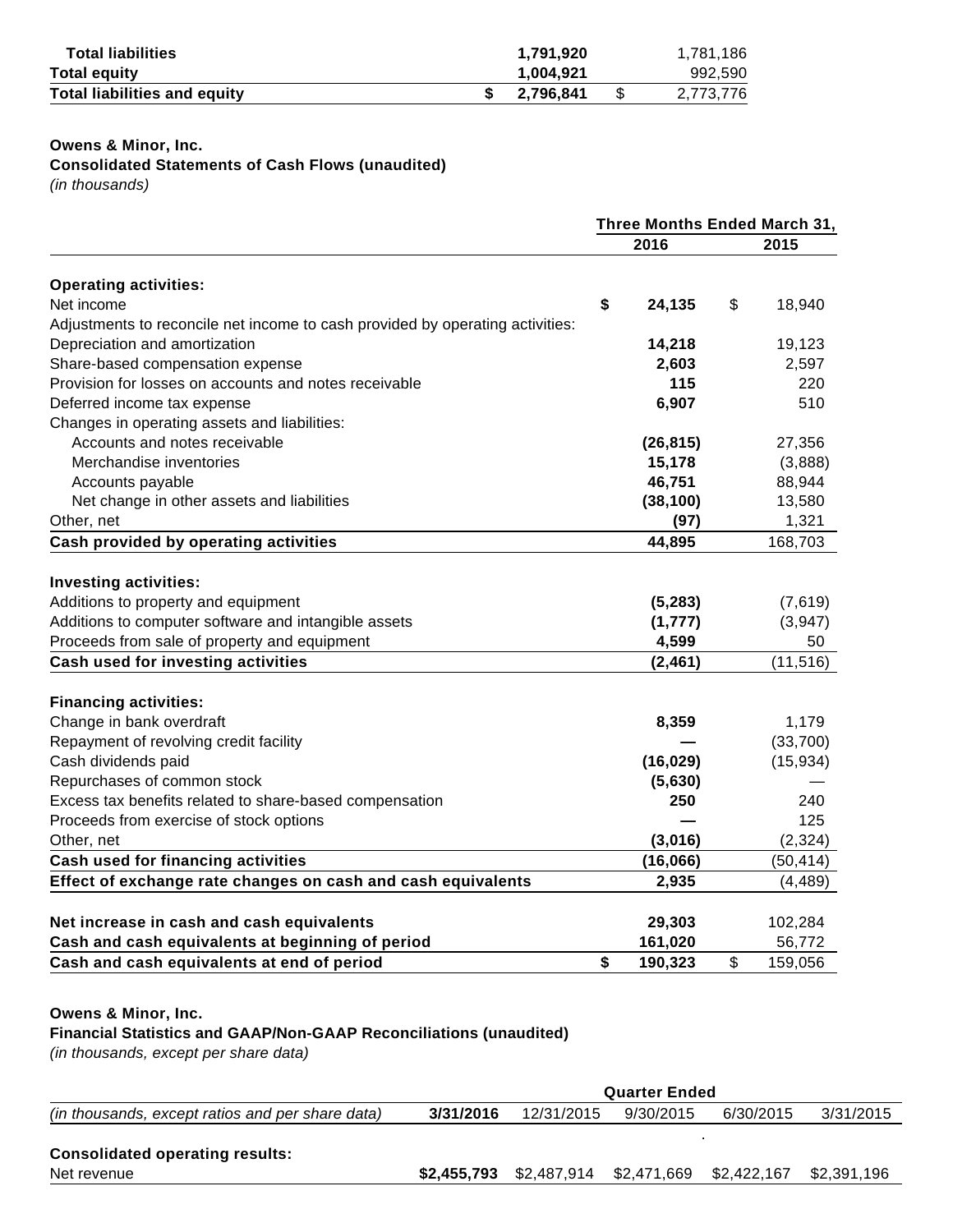| Gross margin                                                                          | S  | 296,636 | \$                        | 312,282 | S  | 306,354 | S                         | 298,337 | \$ | 297,601 |
|---------------------------------------------------------------------------------------|----|---------|---------------------------|---------|----|---------|---------------------------|---------|----|---------|
| Gross margin as a percent of revenue                                                  |    | 12.08%  |                           | 12.55%  |    | 12.39%  |                           | 12.32%  |    | 12.45%  |
|                                                                                       |    |         |                           |         |    |         |                           |         |    |         |
| Distribution, selling & admin expenses<br>Distribution, selling & admin expenses as a | S  | 242,725 | $\mathfrak{S}$            | 250,172 | S  | 246,959 | S                         | 246,958 | S  | 249,694 |
| percent of revenue                                                                    |    | 9.88%   |                           | 10.06%  |    | 9.99%   |                           | 10.20%  |    | 10.44%  |
|                                                                                       |    |         |                           |         |    |         |                           |         |    |         |
| Operating earnings, as reported (GAAP)                                                | \$ | 44,970  | \$                        | 57,953  | \$ | 53,572  | \$                        | 47,860  | \$ | 40,975  |
| Acquisition-related charges <sup>(1)</sup>                                            |    | (399)   |                           | 4,048   |    | 1,335   |                           | 1,786   |    | 2,605   |
| Exit and realignment charges <sup>(2)</sup>                                           |    | 10,882  |                           | 2,599   |    | 4,799   |                           | 3,921   |    | 7,311   |
| Other <sup>(3)</sup>                                                                  |    |         |                           | (1,500) |    |         |                           |         |    |         |
| Operating earnings, adjusted (Non-GAAP)                                               | \$ | 55,453  | \$                        | 63,100  | \$ | 59,706  | \$                        | 53,567  | \$ | 50,891  |
| Operating earnings as a percent of revenue,                                           |    |         |                           |         |    |         |                           |         |    |         |
| adjusted (Non-GAAP)                                                                   |    | 2.26%   |                           | 2.54%   |    | 2.42%   |                           | 2.21%   |    | 2.13%   |
| Net income, as reported (GAAP)                                                        | \$ | 24,135  | \$                        | 32,068  | \$ | 28,176  | \$                        | 24,226  | \$ | 18,940  |
| Acquisition-related charges, after-tax <sup>(1)</sup>                                 |    | (247)   |                           | 4,125   |    | 1,099   |                           | 1,349   |    | 2,257   |
| Exit and realignment charges, after-tax (2)                                           |    | 7,376   |                           | 436     |    | 4,280   |                           | 3,520   |    | 6,335   |
| Other, after-tax <sup>(3)</sup>                                                       |    |         |                           | (1,500) |    |         |                           |         |    |         |
| Net income, adjusted (Non-GAAP)                                                       | \$ | 31,264  | \$                        | 35,129  | \$ | 33,555  | $\boldsymbol{\mathsf{S}}$ | 29,095  | \$ | 27,532  |
|                                                                                       |    |         |                           |         |    |         |                           |         |    |         |
| Net income per diluted common share, as reported                                      |    |         |                           |         |    |         |                           |         |    |         |
| (GAAP)                                                                                | \$ | 0.39    | \$                        | 0.51    | \$ | 0.45    | \$                        | 0.39    | \$ | 0.30    |
| Acquisition-related charges, after-tax (1)                                            |    |         |                           | 0.07    |    | 0.02    |                           | 0.02    |    | 0.03    |
| Exit and realignment charges, after-tax <sup>(2)</sup>                                |    | 0.11    |                           |         |    | 0.07    |                           | 0.05    |    | 0.11    |
| Other, after-tax <sup>(3)</sup>                                                       |    |         |                           | (0.02)  |    |         |                           |         |    |         |
| Net income per diluted common share, adjusted                                         |    |         |                           |         |    |         |                           |         |    |         |
| (Non-GAAP)                                                                            | \$ | 0.50    | $\boldsymbol{\mathsf{S}}$ | 0.56    | \$ | 0.54    | \$                        | 0.46    | \$ | 0.44    |
| Financing:                                                                            |    |         |                           |         |    |         |                           |         |    |         |
| Cash and cash equivalents                                                             | S  | 190,323 | \$                        | 161,020 | \$ | 125,245 | \$                        | 200,969 | \$ | 159,056 |
| Total interest-bearing debt                                                           | \$ | 572,318 | \$                        | 573,522 | \$ | 574,304 | \$                        | 575,065 | \$ | 575,008 |
|                                                                                       |    |         |                           |         |    |         |                           |         |    |         |
| <b>Stock information:</b>                                                             |    |         |                           |         |    |         |                           |         |    |         |
| Cash dividends per common share                                                       | \$ | 0.255   | \$                        | 0.2525  | \$ | 0.2525  | \$                        | 0.2525  | \$ | 0.2525  |
| Stock price at quarter-end                                                            | \$ | 40.42   | \$                        | 35.98   | \$ | 31.94   | \$                        | 34.00   | \$ | 33.84   |

# **Owens & Minor, Inc.**

# **Financial Statistics and GAAP/Non-GAAP Reconciliations (unaudited)**

The following items in the current quarter have been excluded in our non-GAAP financial measures:

(1) Acquisition-related charges in the first quarter of 2016 related to the gain on the sale of property acquired with the Medical Action acquisition. Charges in 2015 consisted primarily of costs to continue the integration of Medical Action and ArcRoyal which were acquired in the fourth quarter of 2014 including certain severance and contractual payments to the former owner and costs to transition information technology and other administrative functions.

 $(2)$  Exit and realignment charges in the first quarter of 2016 primarily included costs associated with our voluntary employee separation program and other severance charges. Amounts in 2015 were associated with optimizing our operations and included costs for the consolidation of distribution and logistics centers and closure of offsite warehouses in the United States and Europe, as well as other costs associated with our strategic organizational realignment which included certain professional fees and costs to streamline administrative functions and processes in Europe.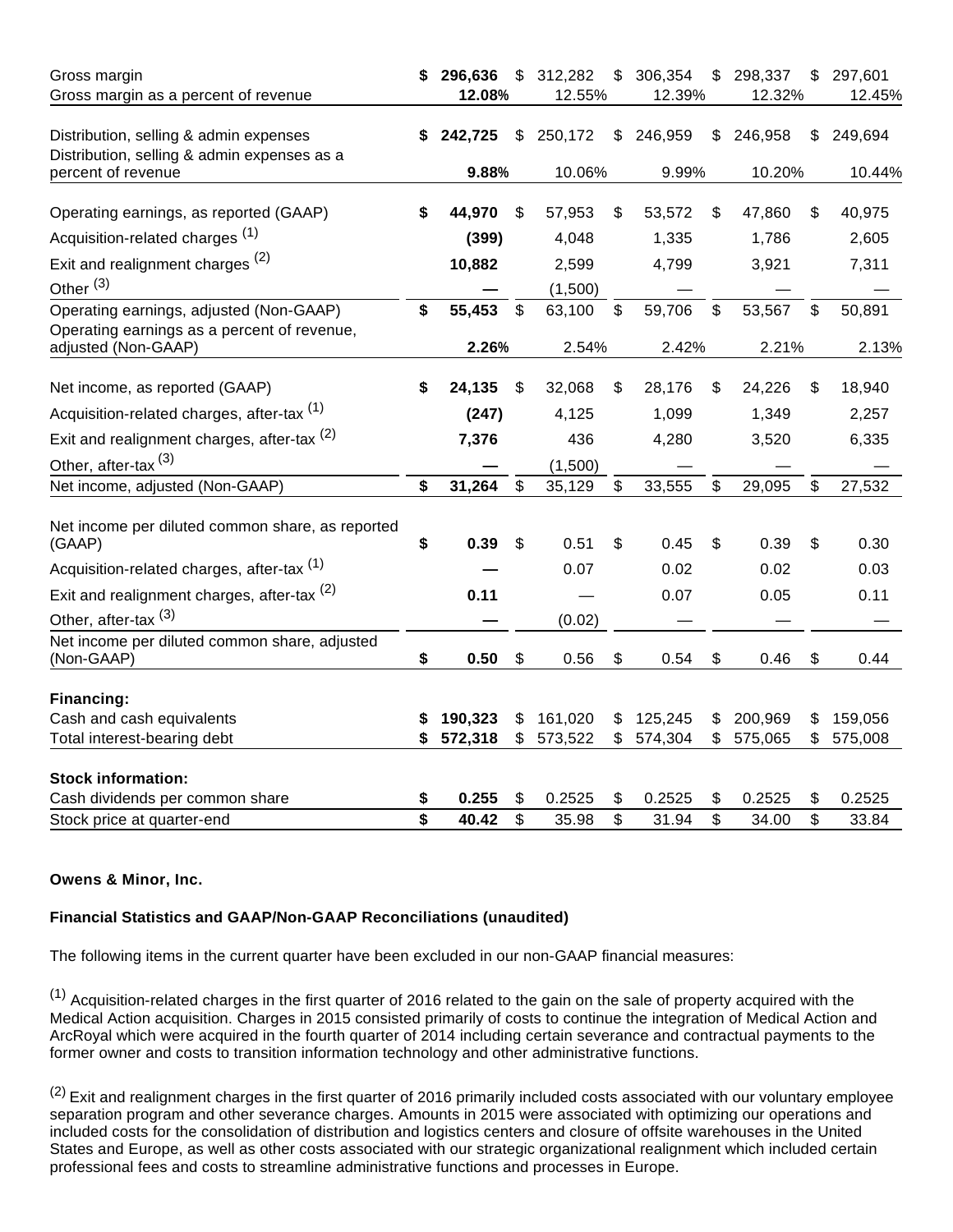$^{(3)}$  The fourth quarter of 2015 included a partial recovery of \$1.5 million related to a contract settlement in the United Kingdom for which \$3.9 million was expensed in 2014. Both the 2015 recovery and the 2014 settlement expense were recorded in other operating income, net.

These charges have been tax effected in the preceding table by determining the income tax rate depending on the amount of charges incurred in different tax jurisdictions and the deductibility of those charges for income tax purposes.

#### **Use of Non-GAAP Measures**

This earnings release contains financial measures that are not calculated in accordance with U.S. generally accepted accounting principles ("GAAP"). In general, the measures exclude items and charges that (i) management does not believe reflect Owens & Minor, Inc.'s (the "Company") core business and relate more to strategic, multi-year corporate activities; or (ii) relate to activities or actions that may have occurred over multiple or in prior periods without predictable trends. Management uses these non-GAAP financial measures internally to evaluate the Company's performance, evaluate the balance sheet, engage in financial and operational planning and determine incentive compensation.

Management provides these non-GAAP financial measures to investors as supplemental metrics to assist readers in assessing the effects of items and events on its financial and operating results and in comparing the Company's performance to that of its competitors. However, the non-GAAP financial measures used by the Company may be calculated differently from, and therefore may not be comparable to, similarly titled measures used by other companies.

The non-GAAP financial measures disclosed by the Company should not be considered a substitute for, or superior to, financial measures calculated in accordance with GAAP, and the financial results calculated in accordance with GAAP and reconciliations to those financial statements set forth above should be carefully evaluated.

### **Owens & Minor, Inc.**

# **Summary Segment Information (unaudited)**

(in thousands)

|                                                      |                 |              |      |     | Three Months Ended March 31, |              |               |
|------------------------------------------------------|-----------------|--------------|------|-----|------------------------------|--------------|---------------|
|                                                      | 2016            |              |      |     | 2015                         |              |               |
|                                                      |                 | $%$ of       |      |     |                              | $%$ of       |               |
|                                                      |                 | consolidated |      |     |                              | consolidated |               |
|                                                      | <b>Amount</b>   | net revenue  |      |     | Amount                       | net revenue  |               |
| Net revenue:                                         |                 |              |      |     |                              |              |               |
| Segment net revenue                                  |                 |              |      |     |                              |              |               |
| Domestic                                             | \$<br>2,321,708 | 94.54        |      | %\$ | 2,249,705                    | 94.08        | $\%$          |
| International                                        | 83,551          | 3.40         | %    |     | 95,511                       | 3.99         | %             |
| <b>CPS</b>                                           | 141,353         | 5.76         | $\%$ |     | 129,645                      | 5.42         | %             |
| Total segment net revenue                            | 2,546,612       |              |      |     | 2,474,861                    |              |               |
| Inter-segment revenue                                |                 |              |      |     |                              |              |               |
| <b>CPS</b>                                           | (90, 819)       | $(3.70)$ %   |      |     | (83, 665)                    | (3.50)       | )%            |
| Total inter-segment revenue                          | (90, 819)       |              |      |     | (83, 665)                    |              |               |
| Consolidated net revenue                             | 2,455,793       | 100.00% \$   |      |     | 2,391,196                    | 100.00%      |               |
|                                                      |                 |              |      |     |                              |              |               |
|                                                      |                 | % of         |      |     |                              |              |               |
|                                                      |                 | segment      |      |     |                              | % of segment |               |
| <b>Operating earnings (loss):</b>                    |                 | net revenue  |      |     |                              | net revenue  |               |
| Domestic                                             | \$<br>41,718    | 1.80         |      | %\$ | 38,106                       | 1.69         | %             |
| International                                        | 1,128           | 1.35         | %    |     | (337)                        | (0.35)       | $\frac{9}{6}$ |
| <b>CPS</b>                                           | 13,271          | 9.39         | $\%$ |     | 13,182                       | 10.17        | $\%$          |
| Inter-segment eliminations                           | (664)           |              |      |     | (60)                         |              |               |
| Acquisition-related and exit and realignment charges |                 |              |      |     |                              |              |               |
| (1)                                                  | (10, 483)       |              |      |     | (9,916)                      |              |               |
| Consolidated operating earnings                      | 44,970          | 1.83         |      | %\$ | 40,975                       | 1.71         | %             |

**Depreciation and amortization:**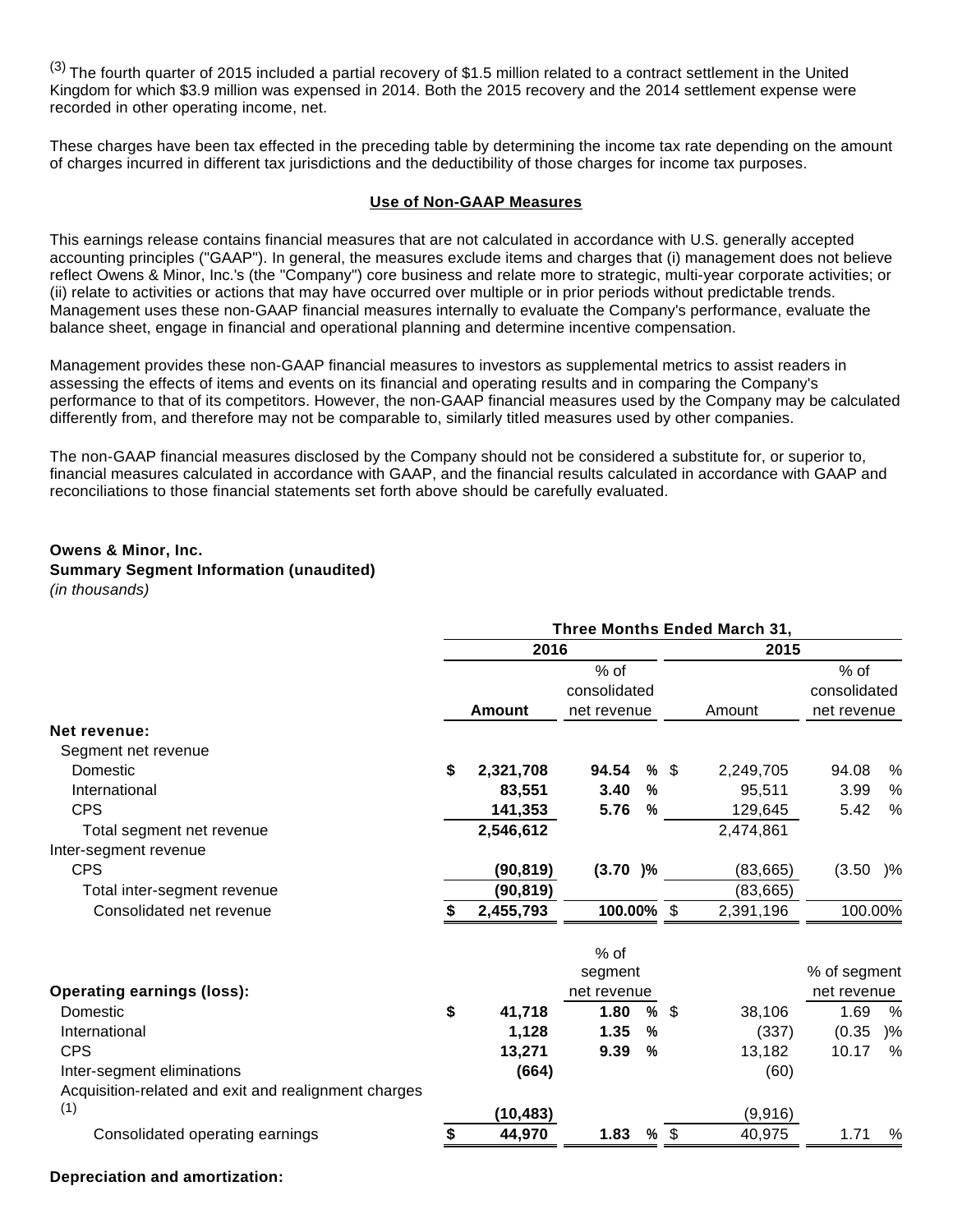| Domestic                                   | \$<br>7,542       | \$<br>9,083          |
|--------------------------------------------|-------------------|----------------------|
| International                              | 4,450             | 4,895                |
| <b>CPS</b>                                 | 2,226             | 2,191                |
| Consolidated depreciation and amortization | \$<br>14,218      | \$<br>16,169         |
| <b>Capital expenditures:</b>               |                   |                      |
| Domestic                                   | \$<br>4,543       | \$<br>8,009          |
| International                              | 1,970             | 2,915                |
| <b>CPS</b>                                 | 547               | 642                  |
| Consolidated capital expenditures          | \$<br>7,060       | \$<br>11,566         |
|                                            |                   |                      |
|                                            | March 31,<br>2016 | December 31,<br>2015 |
| Total assets:                              |                   |                      |
| Domestic                                   | \$<br>1,742,187   | \$<br>1,728,345      |
| International                              | 448,969           | 464,003              |
| <b>CPS</b>                                 | 415,362           | 420,408              |
| Segment assets                             | 2,606,518         | 2,612,756            |
| Cash and cash equivalents                  | 190,323           | 161,020              |

 $(1)$  The first quarter of 2015 includes \$3.0 million in accelerated amortization related to an information system that was replaced.

#### **Owens & Minor, Inc. Net Income Per Common Share (unaudited)** (in thousands, except per share data)

**Three Months Ended March 31, 2016 2015** Numerator: Net income **\$ 24,135** \$ 18,940 Less: income allocated to unvested restricted shares **(276)** (161 ) Net income attributable to common shareholders - basic **23,859** 18,779 Add: undistributed income attributable to unvested restricted shares -basic **57** 18 Less: undistributed income attributable to unvested restricted shares -diluted **(57)** (18 ) **Net income attributable to common shareholders - diluted \$ 23,859** \$ 18,779 Denominator: Weighted average shares outstanding — basic **61,696** 62,264 Dilutive shares - stock options **—** 2 **Weighted average shares outstanding — diluted 61,696** 62,266 Net income per share attributable to common shareholders: Basic **\$ 0.39** \$ 0.30 Diluted **\$ 0.39** \$ 0.30

View source version on [businesswire.com](http://businesswire.com/): <http://www.businesswire.com/news/home/20160503007148/en/>

Owens & Minor Truitt Allcott, Director, Investor & Media Relations 804-723-7555 [truitt.allcott@owens-minor.com](mailto:truitt.allcott@owens-minor.com)